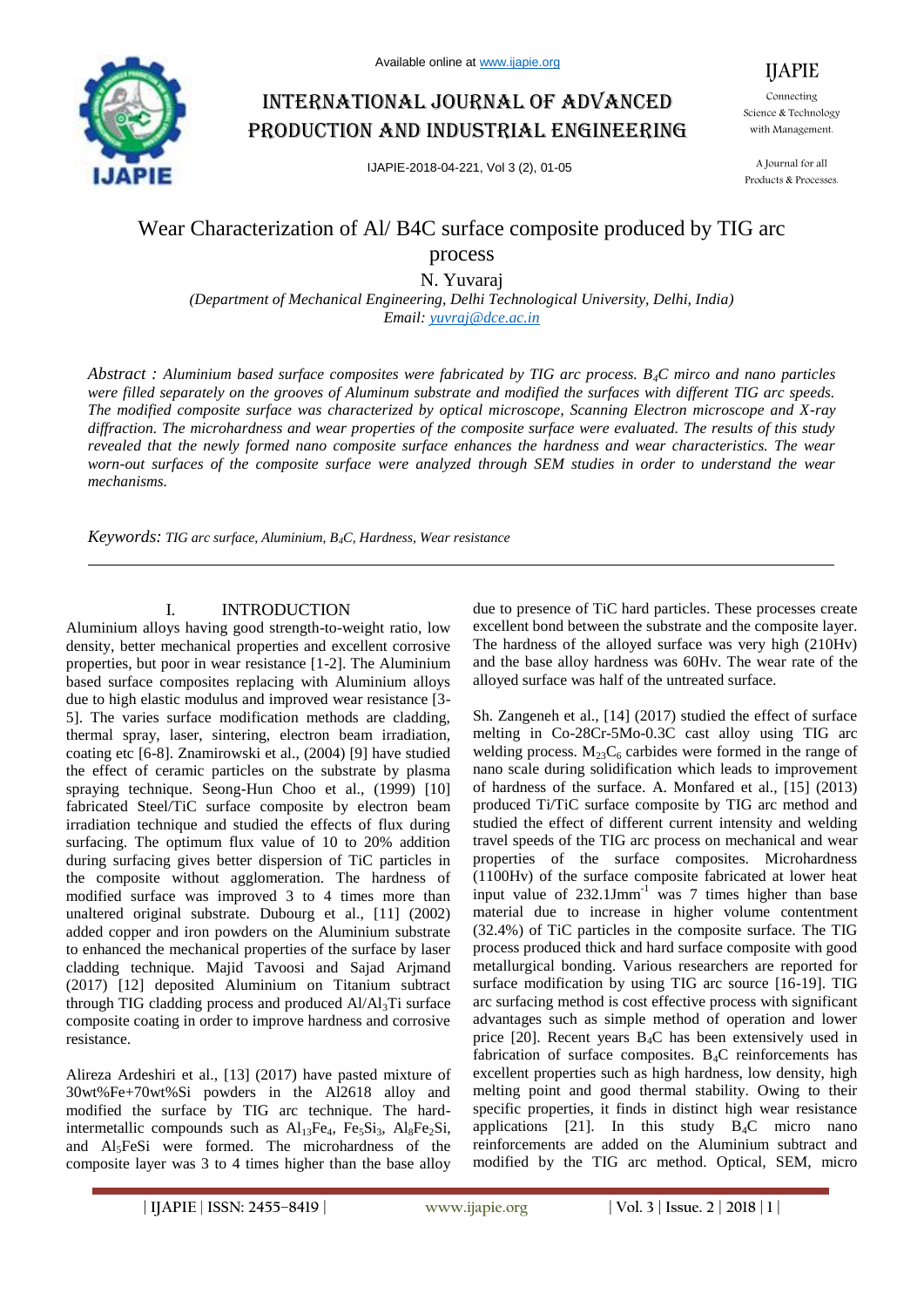hardness and wear properties of the composite surface were studied.

## II. **MATERIALS AND METHODS**

In this study 8mm thick Al5083-O plate with a chemical composition of 4.1%Mg, 0.06%Cr, 0.5%Mn, 0.19%Fe, 0.02%Zn, 0.2%Si, 0.04%Ti (all in weight %) and rest Aluminum was used. The  $B_4C$  micro particles size of 30 $\mu$ m and B4C nano particles average size of 30-60nm was used. The SEM micrograph of the  $B_4C$  particles is depicted in Fig. 1. To produce surface composites 1mm width and 2.5mm depth groove was created in middle of the plate.  $B_4C$  particles were mixed with acetone in the form of slurry and tightly packed inside the groove in order to prevent the escape of the particles from the groove by the flow of shielding gas. Then the prepared plate was dried at  $50^{\circ}$ C temperature for 30 min. TIG arc surfacing process was fabricated on the straight polarity of pulse DC TIG arc welding machine. The process parameters are listed in the Table No.1.

**Table No. 1 TIG arc surfacing process parameters**

| $S$ No.        | <b>Operation parameters</b>       |                                         |
|----------------|-----------------------------------|-----------------------------------------|
|                | Electrode                         | Zirconated<br>Tungsten<br>Electrode     |
| $\mathfrak{D}$ | <b>Shielding Gas</b>              | 99.95 argon                             |
| 3              | Electrode diameter                | $2.4 \text{ mm}$                        |
| 4              | Gas flow rate                     | 7L/min                                  |
| 5              | Current                           | 130A                                    |
| 6              | Voltage                           | 12                                      |
|                | Speed                             | 1.25 mm/sec, 2.5 mm/sec<br>$&$ 3 mm/sec |
| 8              | Nozzle<br>plate<br>to<br>distance | $5 \text{ mm}$                          |

TIG arc surfacing experimental setup is shown in Fig. Metallographic and microhardness specimens were taken from the cross section of the modified region and examined through Optical and Scanning Electron Microscope (SEM) (Hitachi S3700). Standard metallographic procedure was followed and modified Poulton's reagent [22] (30 ml HCl, 40 ml HNO<sub>3</sub>, 2.5 ml HF, 12g CrO<sub>3</sub>, and 42.5 ml H<sub>2</sub>O) was used to study microstructure. To identify the presence of inter metallic phases in the composite region XRD (BRUKER D8 ADVANCE) was used. The microhardness of the surface composite and base alloy were examined through Micro hardness tester (Leica VM Auto) at a load of 100g with dwell time of 10s. Dry sliding wear test was carried on the pin on disc tribometer (make DUCOM) in room temperature condition as per ASTM G99-04 standard. Composite and base alloy wear test specimens of 8mm diameter were extracted from the middle of processed region and polished on the 1600grade emery sheet before the test. The counter discs were made of hardened EN-24 steel and polished at the surface roughness (Ra) of 0.2 $\mu$ m. All wear tests were conducted at sliding speeds of a 1 m/s under normal load of 40N for sliding distance up to 2000m.The test samples and the disc were cleaned with acetone before and after the test and weighed to an accuracy of 0.01mg by electronic weighing balance. All wear tests were repeated two times and an average of two were taken. The worn-out surfaces of the base alloy and composite specimens were examined through SEM.



**Fig. 1 SEM micrograph of B4C particles (a) micro sized (b) nano sized**



**Fig. 2 Experimental set-up of TIG arc surfacing**

## III. **RESULTS AND DISCUSSION**

## **3.1 Microstructure**

With micro sized particles the TIG arc process was not takes place in right manner due to insufficient melting and larger size of the particles. Insufficient mixing and melting occurs with the base material as a result of poor surface obtained. The heat input was increased for mixing with the substrate as result of excessive melting took places on the surface. The micro size  $B_4C$  particles not produced good surface. With the nano sized particles the mixing of particles with substrate uniformly took place and good bonding generated hardened surface. Sufficient melting occurs on the surface till the depth of the groove as a result of uniform surface composite produced. The nano composite surface modified by TIG arc at torch speed of 1.25mm/sec is shown in Fig. 3. The macrostructure of the cross section of the TIG arc surface is shown in Fig. 4(a). It clearly shows the fusion took place till the full depth of the grooves and sufficient melting occurred.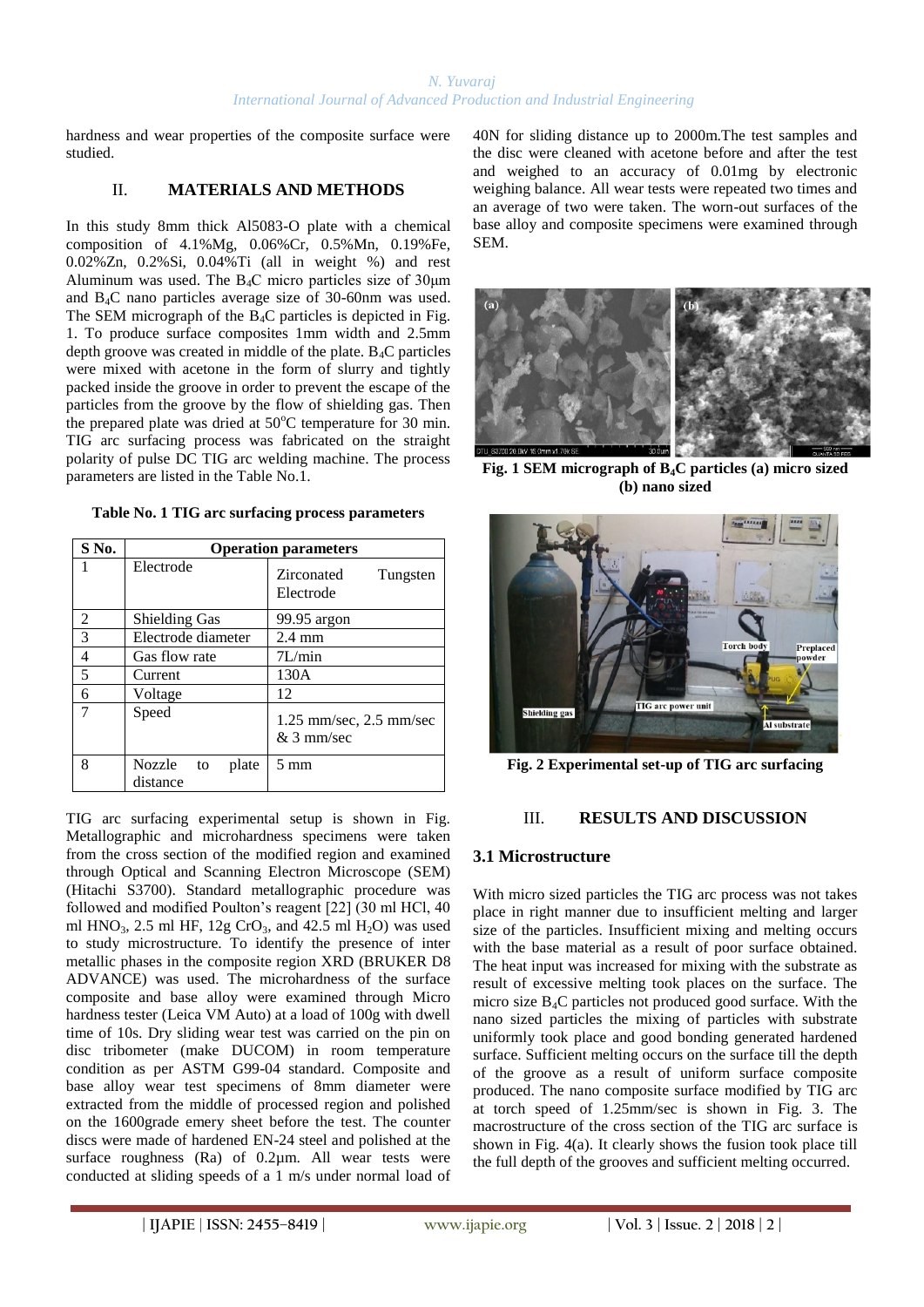Fig. 4(b) shows the optical micrographs of TIG arc surface. The TIG arc generated sufficient heat for melting of base alloy and mixing with hard nano reinforcement particles. The temperature produced approximately  $900^{\circ}$ C and grain coarsening take place on the surface. Between liquid Aluminium and  $\overline{B_4C}$  particles reaction obtained and the possible phases of Al<sub>3</sub>BC, Al<sub>3</sub>B<sub>48</sub>, Al<sub>3</sub>BC<sub>3</sub> Al<sub>4</sub>C<sub>3</sub>, and B<sub>4</sub>C may took place on the melted region according to ternary phase diagram [23].



**Fig. 3 TIG arc composite surface**



**Fig. 4 TIG arc composite surface (a) Macrograph (b) Microstructure**

The dark and white region interface indicates the  $AI-B_4C$ phases in optical micrograph (Fig  $5(a)$ ). Fig. 5 (b) shows the various elements in the XRD pattern. The  $Al_3BC$ ,  $B_2O_3$  and B4C elements were traced in the XRD pattern. Various researchers are reported that the melting of Aluminium with B4C the various elements were formed. The elements are Al<sub>3</sub>BC, AlB<sub>10</sub>, β-AlB<sub>12</sub>, Al<sub>3</sub>BC and AlB<sub>2</sub> [24-25].

## **3.2 Microhardness**

Fig. 6 shows the microhardness profile of the samples were extracted from the cross section of composite region. Maximum hardness value of 112Hv was obtained on the composite surface produced at the arc travel speed of 1.25mm/sec. The uniform hardness was observed throughout the depth of the composite surface.



**Fig. 5 TIG arc composite surface (a) SEM image (b) XRD pattern**

Suitable heat input is required for producing enhanced uniform hardness composite surface. Lesser heat input is insufficient to melt the material and mixing with reinforcements. Excessive heat input generates more melting as a result of surface was not formed uniformly. The heat input was estimated by using following equation [17]. At 2mm/sec TIG arc speed the heat input generated was very low and the composite surface not obtained due to insufficient melting and mixing of the reinforcement with base alloy.

$$
Q = \frac{\eta \times I \times V \times 60}{S \times 1000} \dots \dots \dots \dots \dots \dots (1)
$$

Where Q-Heat input (kJ/mm), η-TIG arc efficiency (0.6), V-Arc voltage (12V), I-current(130A) and S-Travel speed (mm/min). Behnam Lofti et al., (2014) [26] reported that process parameters are responsible for generation of heat input in order to produce Al-Si/SiC cladded surface on A380 aluminium alloy.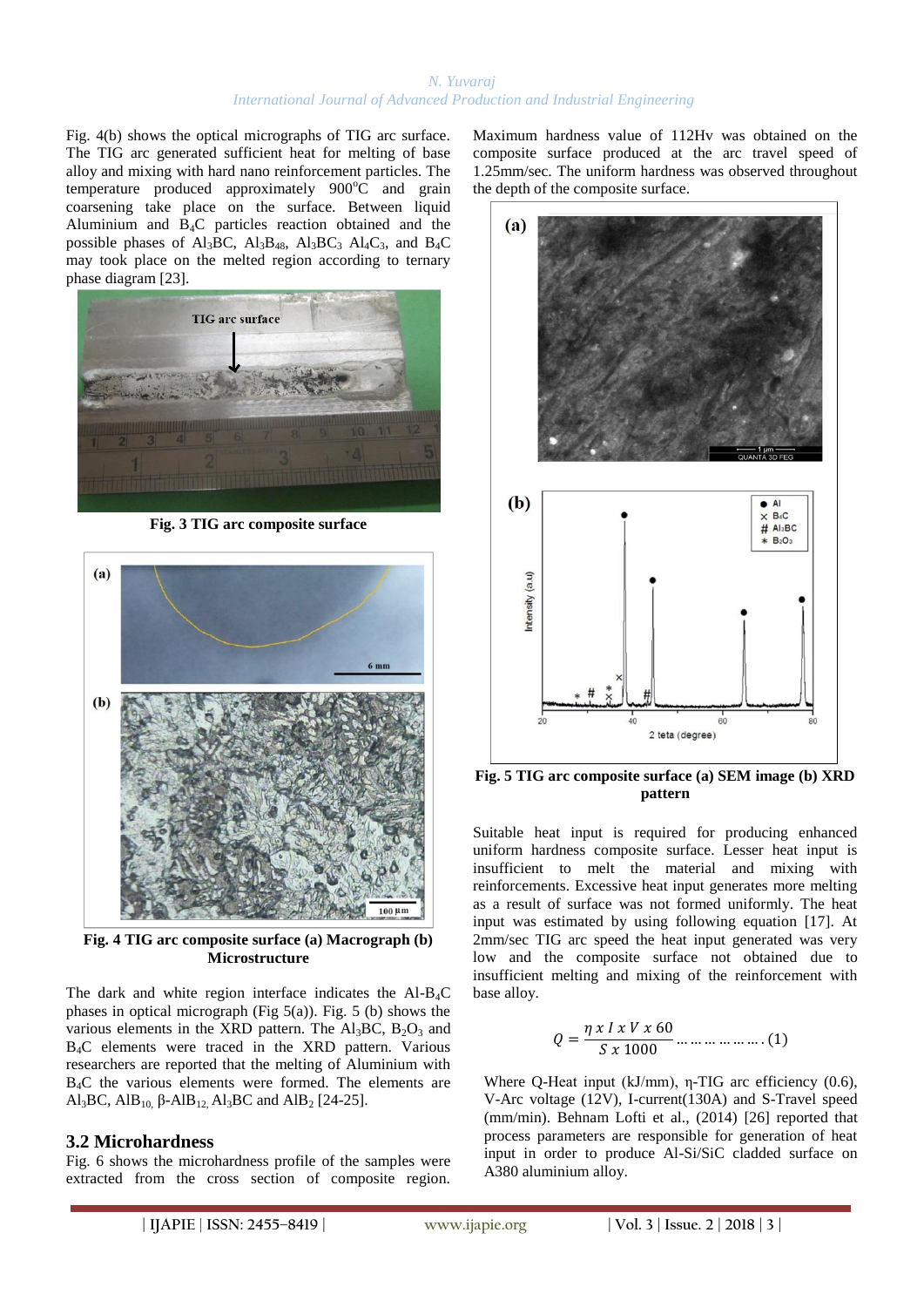

**Fig. 6 Microhardness profiles of TIG arc surface**



**Fig. 7 Wear test specimens**



**Fig. 9 SEM micrograph of worn out sample of (a) Composite specimen (b) Base alloy**

The wear test samples take out from the composite surface and base alloy is shown in Fig. 7. Wear rate vs the sliding distance of TIG arc surface composites and base material is shown in Fig. 8. The TIG arc surface produced at higher heat input specimen wear resistance is higher than other samples due to the higher hardness. The B4C particles act as a load bearing element and the intermetallic elements such as  $Al<sub>3</sub>BC$ and  $B_2O_3$  resists the removal of material from the composite surface. The oxidation and abrasive wear mechanisms were accountable for removal of material from the composite specimens. In the base alloy the deeper scratches and micro cracks were formed due to lower hardness of the material. The SEM image clearly indicates the abrasive marks, oxide layer on the worn surfaces (Fig.9).



**Fig. 8 Variation of wear rate vs sliding distance of TIG arc surface**

## **IV. CONCLUSIONS**

In this study, the deposition of  $B_4C$  particles on Aluminium 5083 by TIG arc process has been attempted. The TIG arc method is an effective method for enhancing the surface hardness and wear resistance of the material. Nano sized particles was more effective than micro sized particles for producing surface composite.The optimum process parameter generates required heat input for melting and melting of the base alloy with reinforcements in order to produce quality surface. The composite specimen produced with heat input value of 7.2 kJ/cm has higher hardness value of 112Hv and lower wear rate of 0.0045mg/min. Formation of intermetallic and hard nano reinforcement particles are the main reasons for improvement of the surface properties.

## **ACKNOWLEDGEMENT**

The author is thankful to Prof. S. Aravindan, Professor, Department of Mechanical Engineering, Indian Institute of Technology, Delhi and Prof. Vipin, HOD & Professor, Department of Mechanical Engineering, Delhi Technological University, Delhi for their valuable guidance to execute the work.